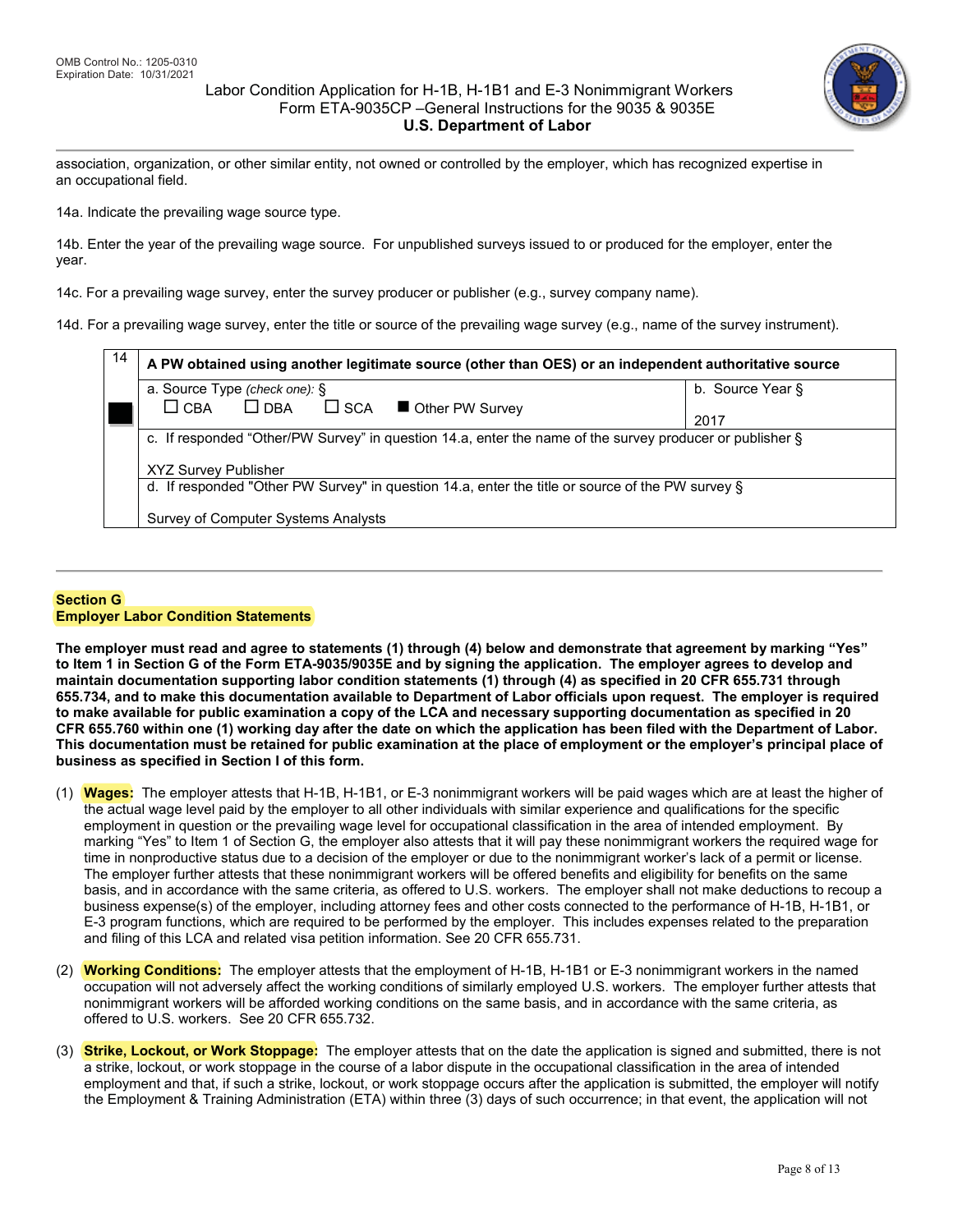

be used in support of a petition filing with the USCIS for H-1B, H-1B1, or E-3 nonimmigrant workers to work in the same occupation at the place of the employment until ETA determines the strike lockout or work stoppage has ceased. See 20 CFR 655.733.

 **Notice:** The employer attests that notice of the LCA filing was provided no more than 30 days before filing of this LCA or will be provided on the day this LCA is filed to workers employed in the occupational classification. Notice of the application shall be provided to workers through the bargaining representative, or where there is no such bargaining representative, notice of the filing shall be provided either through physical posting in conspicuous locations where H-1B, H-1B1, or E-3 nonimmigrant workers will be employed, or through electronic notification to employees in the occupational classification for which nonimmigrant workers are sought. Notice shall be provided no more than 30 days before the date the LCA is filed and no later than the day the LCA is filed and remain posted for 10 days, except that if employees are provided individual, direct notice by e-mail, notification need only be given once. Notice documentation shall be maintained in the employer's records. Notice shall be made in accordance with the requirements of 20 CFR 655.734 and contain the following statement: "Complaints alleging misrepresentation of material facts in the labor condition application and/or failure to comply with the terms of the labor condition application may be filed with any office of the Wage and Hour Division of the United States Department of Labor." The WH-4 complaint form and a listing of Wage and Hour Division offices can be obtained at www.dol.gov/whd. In addition, if the employer is an H-1B dependent employer or a willful violator, and the LCA is not being used only for exempt H-1B nonimmigrant workers, the notice shall be made in accordance with the requirements of 20 CFR 655.734 and shall contain the following statement: "Complaints alleging failure to offer employment to an equally or better qualified U.S. applicant or an employer's misrepresentation regarding such offers of employment may be filed with U.S. Department of Justice, Civil Rights Division, Immigrant and Employee Rights Section, 950 Pennsylvania Avenue, NW # IER, NYA 9000, Washington, DC, 20530, Telephone: 1(800) 255-8155 (employers); 1(800) 255-7688 (employees); Internet address: http://www.justice.gov ." See 20 CFR 655.734 and 655.760.

The employer further attests that each nonimmigrant worker employed pursuant to the application will be provided with a copy (or original, as appropriate) of the certified Form ETA-9035E, or Form ETA-9035 (if applicable). As stated above for H-1B, +1B1, or E-3 nonimmigrant workers, the employer must provide the certified LCA to the nonimmigrant worker, who must follow the H-1B, H-1B1, or E-3 procedures of USCIS and the Department of State. The notification shall be provided no later than the date the nonimmigrant reports to work at the place of employment. See 20 CFR 655.734.

1. Indicate whether the employer has read and agrees to the labor condition statements (1) through (4) above, regarding wages, working conditions, strike, lockout or work stoppage, and notice. The employer must agree to all four labor condition statements listed as (1) to (4). **Please note that marking "Yes" indicates that the employer has read and agrees to the above-listed labor condition statements.**

#### , **Section H**

### **Additional Employer Labor Condition Statements – This section is to be completed by H-1B Employers ONLY**

All H-1B employers are required to complete Section H in order for an LCA to be processed. See 20 CFR 655.736 for more detailed guidance as to what constitutes an "H-1B dependent employer" or a "willful violator."

#### **a. Subsection 1**

**Note:** The determination of whether an employer is H-1B dependent is based on the ratio between the employer's total workforce employed in the U.S., as measured according to full-time equivalent employees, and the employer's H-1B nonimmigrant employees including both full-time and part-time H-1B employees. See 20 CFR 655.736. The following table can be used to determine whether the employer is an H-1B dependent employer:

| TOTAL WORKFORCE EMPLOYED IN THE U.S.<br>(FULL-TIME EQUIVALENT EMPLOYEES) | <b>TOTAL H-1B NONIMMIGRANT</b><br><b>EMPLOYEES</b>                    |
|--------------------------------------------------------------------------|-----------------------------------------------------------------------|
| 1 to 25                                                                  | 8 or more                                                             |
| 26 to 50                                                                 | 13 or more                                                            |
| 51 or more                                                               | 15% or more of the employer's total<br>workforce employed in the U.S. |